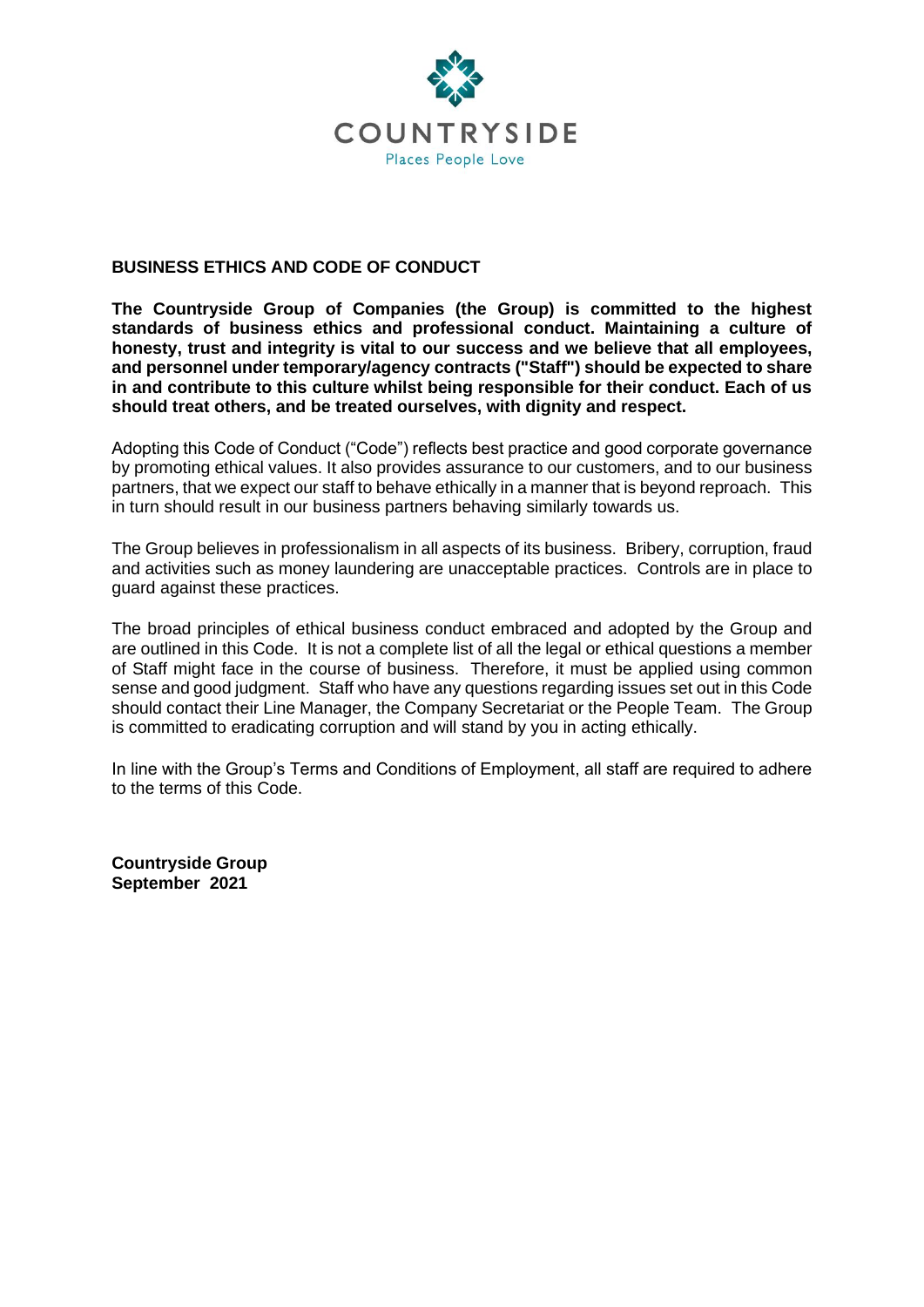

### **Introduction**

This Code of Conduct, which applies to all members of Staff, is designed to promote a responsible and ethical work environment. It provides essential information on proper behaviour in the workplace and is an extension of the Group's values, reflecting our continued commitment to ethical business practices. The Code also aims to provide effective guidance and protection against claims of financial impropriety, bribery, inappropriate business ethics and/or conflicts of interest.

Bribery and corruption are punishable for individuals by up to ten years' imprisonment and if the Group is found to have taken part in corruption it could face an unlimited fine, be excluded from tendering for public contracts and face damage to its reputation. The Group therefore takes its legal responsibilities very seriously.

## **Compliance**

It is the Group's policy to comply with all applicable laws, rules and regulations. Staff are also required to comply with any policies, procedures, rules and notices which the Group may issue from time to time. New and amended policies and procedures will be communicated to workers by whatever means the Group deems most appropriate.

In circumstances where correct ethical behaviour is uncertain or unclear, or where the Code appears ambiguous, advice and clarification should be sought from staff's Line Manager, the Company Secretariat or the People Department. Failure to follow these guiding principles may have consequences for the individual, and/or may result in potential harm to the Group's reputation and brand. Therefore, compliance will be monitored by both the relevant line managers and internal audit.

## **Bribery**

A bribe is an inducement or reward offered, promised or provided in order to gain any commercial, contractual, regulatory or personal advantage. It is not acceptable for staff (or someone on his/her/their behalf) to:

(a) give, promise to give, or offer, a payment, gift or hospitality with the expectation or hope that a business advantage will be received, or to reward a business advantage already given;

(b) give, promise to give, or offer, a payment, gift or hospitality to a government official, agent or representative to "facilitate" or expedite a routine procedure;

(c) request, agree to accept, or accept payment from a third party that he/she/they knows or suspects is offered with the expectation that it will obtain a business advantage for them;

(d) request, agree to accept, or accept a gift or hospitality from a third party if he/she/they knows or suspects that it is offered or provided with an expectation that a business advantage will be provided by the Group in return;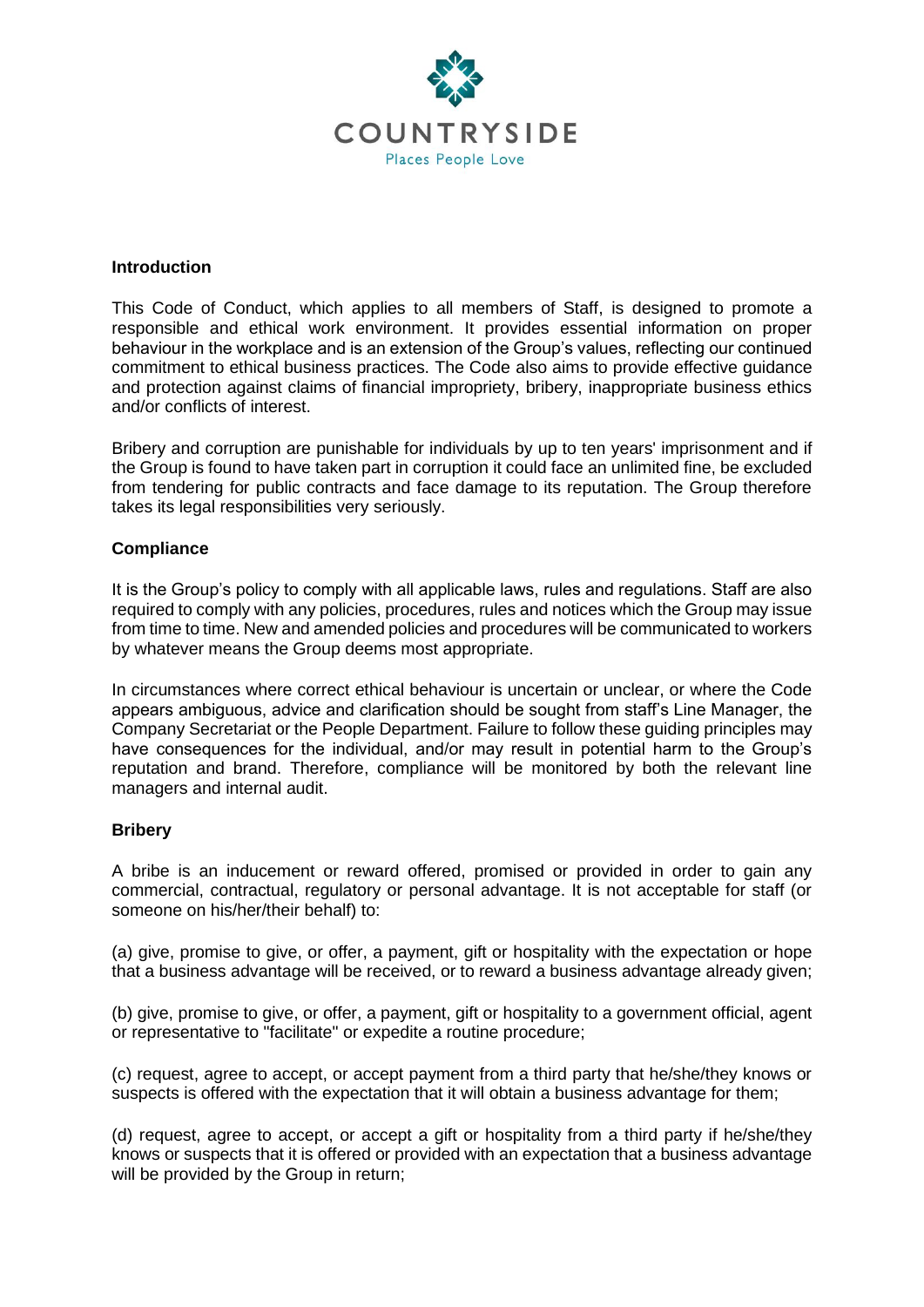

(e) threaten or retaliate against other staff who has refused to commit a bribery offence or who has raised concerns under the Code; or

(f) engage in any activity that might lead to a breach of the Code.

Please refer to the Group's Anti-Bribery & Corruption Policy for more detail.

## **Engagement with Staff and stakeholders**

The Group believes that staff are entitled to fair treatment, respect and loyalty. It endeavours to create an environment where all staff can excel. Consequently, the Group expects all individuals to treat each other fairly, equitably and with the utmost respect and courtesy. Harassment or discrimination of any sort is strictly forbidden and will not be tolerated.

Special value is also placed on the Group's relationship with purchasers, lessees, suppliers, contractors, consultants, local and national government bodies, statutory authorities, financiers and land owners because of their contribution to the overall success of the Group's business. The Group does its utmost to guarantee fair, objective and ethical business dealings with them and to treat them with respect but also expects the same in return.

Please refer to the Group's Anti-Bribery & Corruption Policy for more detail.

## **Dealings with Agents**

For the purposes of this Code the definition of "Agent" is:

"A person/firm instructed to act on behalf of the Group or who performs services for the Group. However, it should be noted that it is not a requirement that she/he/it can contractually bind the Group"

An Agent's inappropriate acts or omissions could lead to reputational damage or even the commission of a criminal offence by staff and/or the Group even where neither knows what the Agent is doing or not doing. Agents must be advised of 'the Code', the 'Competition Law Compliance Policy' and the Group's Anti-Bribery & Corruption Policy'. All agency agreements must refer to these policies.

Agents should also confirm that their own Ethical/Anticorruption Policies and Procedures are at least to the same standard as the Group's. If there is any question regarding the adequacy of an Agent's Ethical/Anticorruption Policies or Procedures, guidance and approval to their instruction should be obtained from the Group Company Secretariat or relevant Managing Director depending on the business activity for which the Agent has been instructed.

Agent Instructions must also include the requirement for the Agent to act transparently in dealings with all parties (e.g. the Agent should advise a land vendor that as well as obtaining an initial introductory commission from the vendor the Agent may also subsequently derive financial benefits by acting as the selling agent for the Group). Adopting this approach provides additional protection for staff, the Group and Agent against claims of financial impropriety, bribery, inappropriate business ethics and/or conflicts of interest.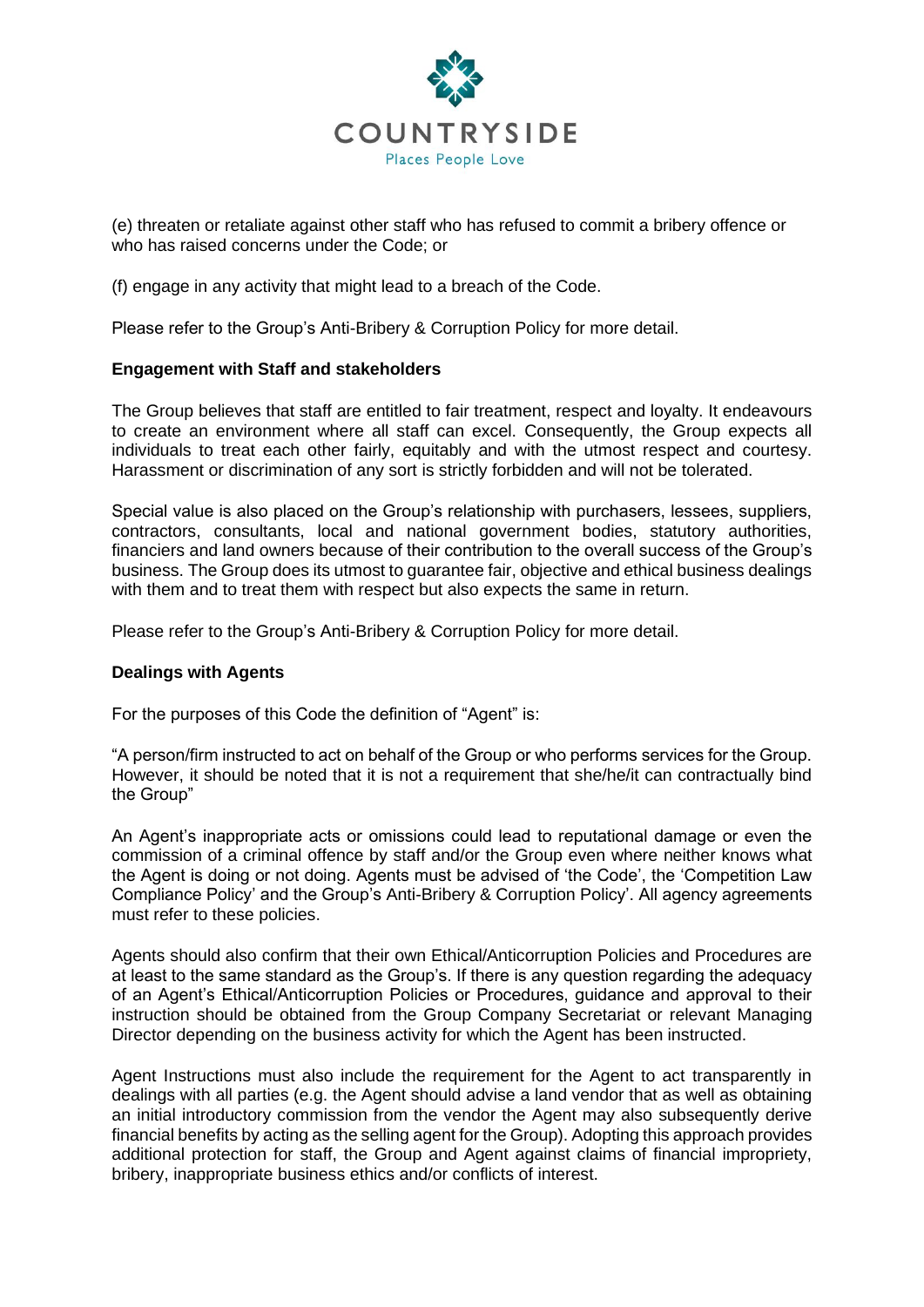

## **Conflicts of Interest**

## (a) General

The principal loyalty of Group staff must be to the Group's business. Staff should avoid situations where their personal interests conflict, or seem to conflict, with those of the Group. There may be times, however, when personal interests (financial or otherwise) conflict with the Group's interests. In these circumstances, staff should immediately endeavour to eliminate the conflict so as to avoid detriment to the Group and possibly themselves, or declare ahead that a conflict will arise and seek the written pre-approval of their Managing Director or, where appropriate, their Divisional Chief Executive Officer, to such conflict. In the event that the Managing Director and/or the Divisional Chief Executive Officer is in such conflict, she/he shall seek the written pre-approval of the Executive Management Committee, to such conflict. For more detail, refer to the Group's Anti Bribery & Corruption Policy.

The Code cannot specifically outline all potential conflicts. Therefore, the use of common sense is important. When uncertainty or doubt arises, guidance should be sought from his/her/their Line Manager, the Company Secretariat or the Human Resources Department.

#### (b) Engagement in Other Activities

Should staff wish to engage in any type of business activity that may be considered as having an impact either directly or indirectly on the Group, they must inform their Line Manager, in writing. If the Line Manager considers it necessary, written permission must be obtained from the Head of Department, before commencing the activity. For Central Services Staff, written permission must be obtained from the Chief Executive. For a Managing Director or Divisional Chief Executive Officer, written permission should be obtained the Executive Management Committee.

Staff should also be careful about engaging in charitable pursuits and/or "good causes" which are not connected with the Group and encroach on the normal working day. You must never suggest or imply that such activity is connected with, or endorsed by, the Group.

#### (c) Personal relationships at work

Employees are encouraged to refer friends and family to Countryside as a possible employer.

To ensure that employees behave in an appropriate, professional and responsible manner at work and that they continue to fulfil their job duties both diligently and effectively, this Code sets out the approach and behaviours expected of those employees who are either related to or in a personal relationship with other employees. The requirements apply regardless of length of service of a particular employee.

Family members (defined as parents, children, spouse, civil partner, siblings, grandparents and those same relationships engendered by in-laws, adoptions, civil partnerships, guardianships and stepfamilies) may be employees of the Company as long as their employment does not create an inappropriate work relationship. This applies whether the relationship exists at the time of employment or subsequent to employment.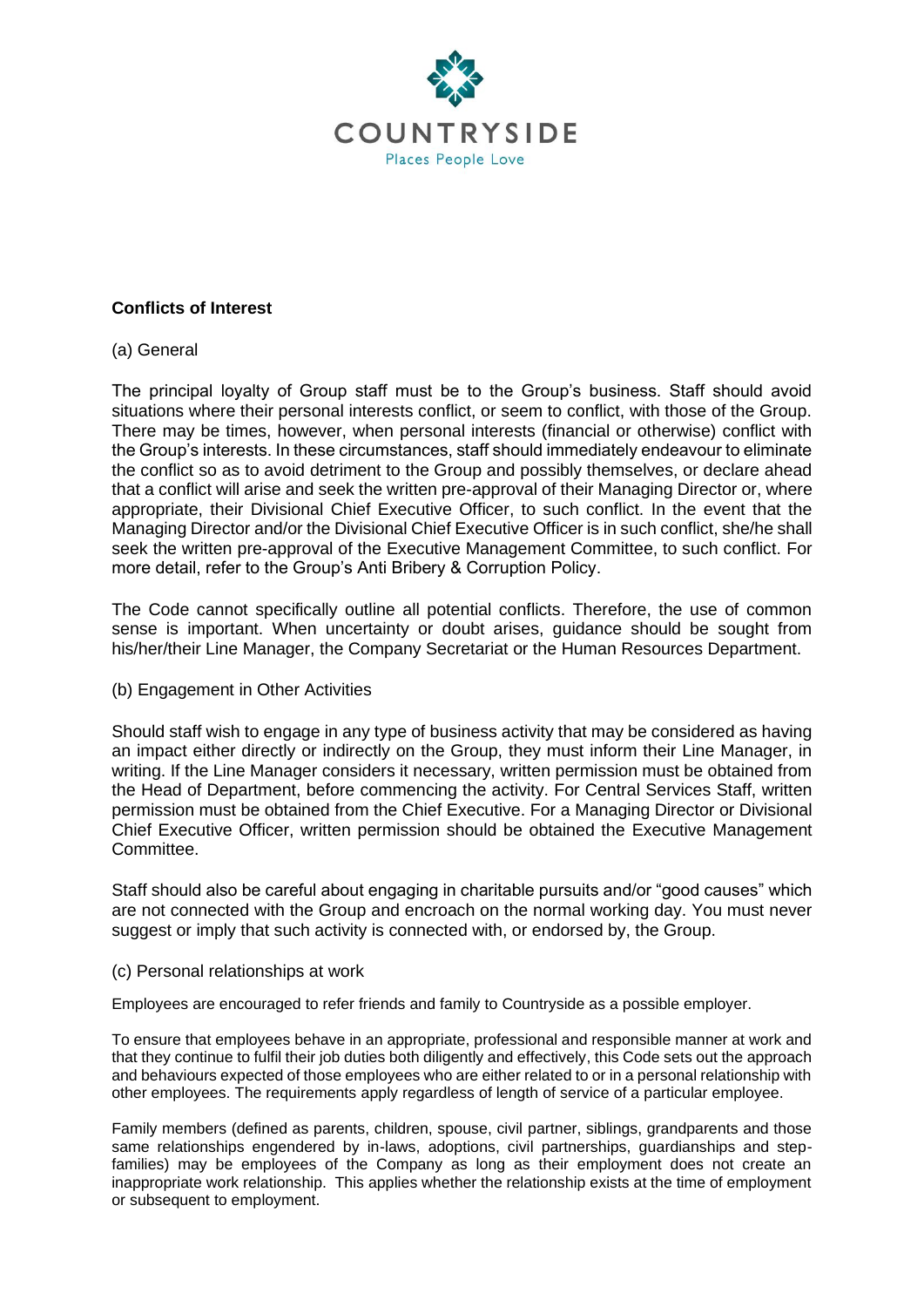

An inappropriate work relationship results when family members or those in a personal relationship are employed:

- In the same team
- In direct or indirect supervisor/subordinate relationship
- Where there is a strong possibility of interaction of job duties
- In a team where control/audit over the work of that team is the responsibility of an immediate family member

All employment decisions, job assignments, transfers and promotions must comply with these restrictions.

Employees embarking on a close personal relationship at work, or with a family member, whether the relationship is with a fellow employee, client, customer, supplier, agency worker, partner or contractor should follow the guidelines below which apply to all employees at all levels of the business:

- If you have a personal relationship with another employee who works in your team, region or division, you should declare this to your line manager as soon as reasonably practicable;
- The line manager should notify the People Team so that details of this relationship can be updated on Cascade.
- Where the personal relationship is between a manager and an employee whom:
	- o he or she supervises,
	- $\circ$  there is the risk of the employee being afforded more favourable treatment than other employees,
	- o there is the risk of the employee being shown less favourable treatment if the relationship subsequently breaks down

the Company reserves the right to transfer one or both of you to a job in another team or region either on a temporary basis or permanently. We will first consult with both of you to try and reach an amicable agreement on transfer. Alternatively, we reserve the right to alter the reporting structure, either on a temporary basis or permanently, so that one of you no longer has managerial authority over the other.

- If you have a personal relationship with a client, customer, supplier, partner or contractor and your job allows you authority over the client, customer, supplier, partner or contractor, you must declare the relationship to your Manager as soon as reasonably practicable. In these circumstances, the Company reserves the right to elect to transfer you to a job in another Department where you will not be able to exert undue influence over the other party, either on a temporary basis or permanently. We will consult with you to try and reach an amicable agreement on transfer. Alternatively, we reserve the right to alter working arrangements, either on a temporary basis or permanently, so that you no longer have any authority over the client, customer, supplier, partner or contractor.
- If a personal relationship (or the breakdown of a personal relationship) at work starts to affect your performance or conduct, your Manager will speak to you with a view to your previous level of performance or conduct being restored. However, if your performance or conduct fail to improve or they revert to a problem level, the matter will be referred for disciplinary action.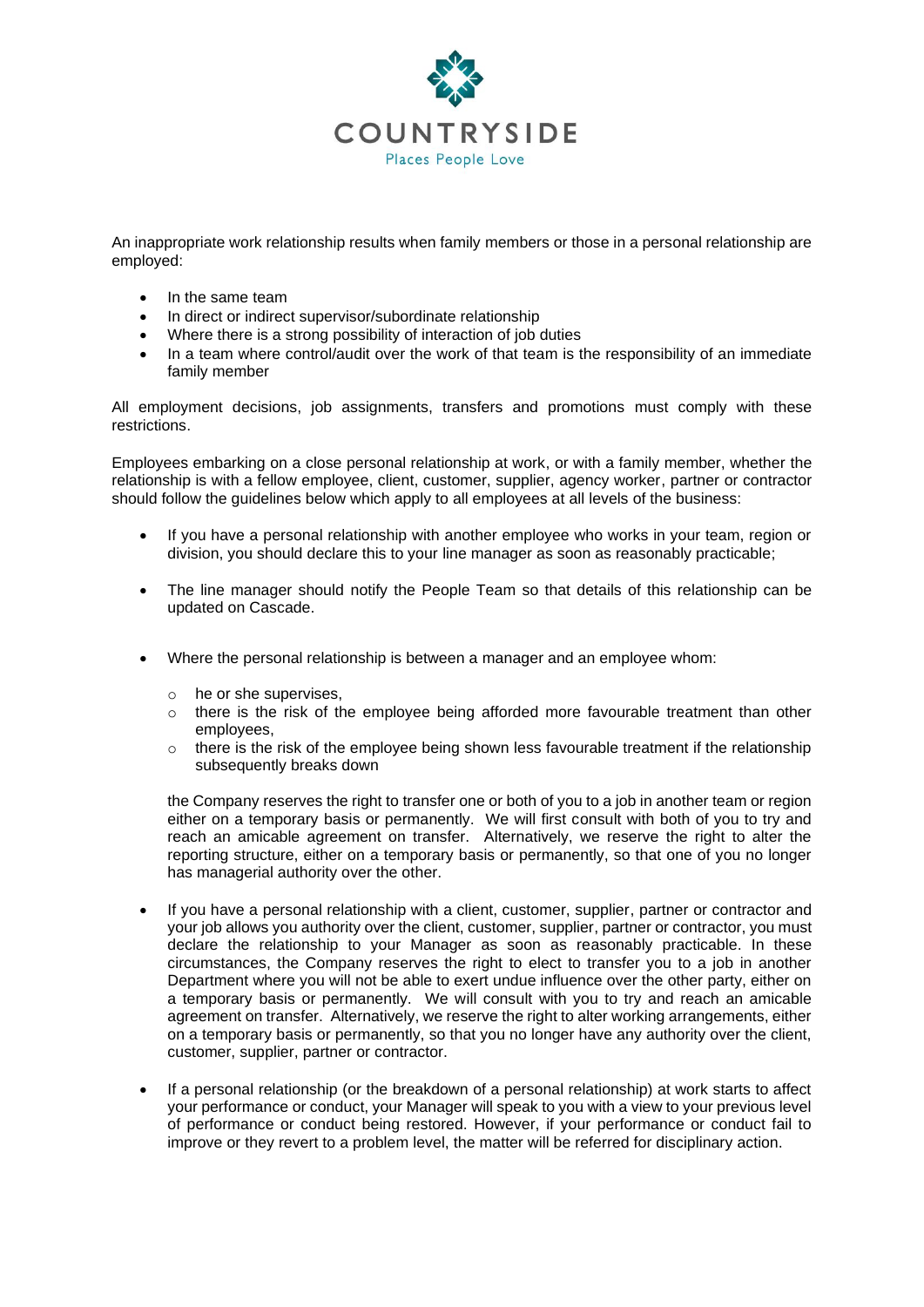

• You must not allow your personal relationship to influence your conduct at work. Intimate behaviour during working time is prohibited. This includes, but is not limited to, holding hands, other close physical contact, discussions of a sexual nature or kissing.

If you are having or have had a personal relationship at work and you are found to have afforded either more or less favourable treatment to the other employee because of this relationship, or you have exercised undue influence over a client, customer, supplier or contractor, this is a serious disciplinary offence, may be considered as gross misconduct and will lead to disciplinary action up to and including dismissal.

## **Gifts, Hospitality and Entertainment**

For more specific information please refer to the Group's Anti-Bribery & Corruption Policy.

(a) Gifts (including Heavily Discounted Services)

The giving/ accepting of gifts to/from business contacts/service providers by Group staff might be construed as an improper inducement to grant some benefit in return. Therefore, gifts must never be solicited, must be reasonable in value and must never be in cash. Further, giving/ accepting Heavily Discounted also requires prior written approval.

(b) Hospitality and Entertainment

Hospitality and entertainment, whether given or accepted, may be engaged, subject to the prior consent of the staff's Department Head. However, whenever possible, it should be enjoyed outside the normal working day. Such hospitality and entertainment, whether given or accepted, should always be reasonable in value, have real business worth and be within the limits of responsible and generally accepted business practice commensurate with the staff's position in the Group and all the other circumstances.

(c) Personal Benefits Register

There are statutory requirements imposed under the Bribery Act 2010 which extend the scope of offences for which individuals and companies can be prosecuted. There are also additional provisions within the Companies Act 2006 that deal with the acceptance of gifts, hospitality and entertainment from business contacts. Therefore, to ensure compliance with this legislation and provide effective protection against claims of financial impropriety, staff should record details of each and every benefit which he/she gives/ accepts in a Personal Benefits Register. The registers will be reviewed by the line manager and internal audit.

## **Confidentiality**

Staff must not use for his/her own benefit or gain, or divulge to any person(s), firm, company or other organisation whatsoever (whether in electronic form or otherwise), any confidential documents or information belonging to the Group or relating to its affairs or dealings which may come to his/her knowledge during employment. Such documents or information must be treated with complete secrecy. This restriction will cease to apply to any documents, information or knowledge once in the public domain, other than by way of unauthorised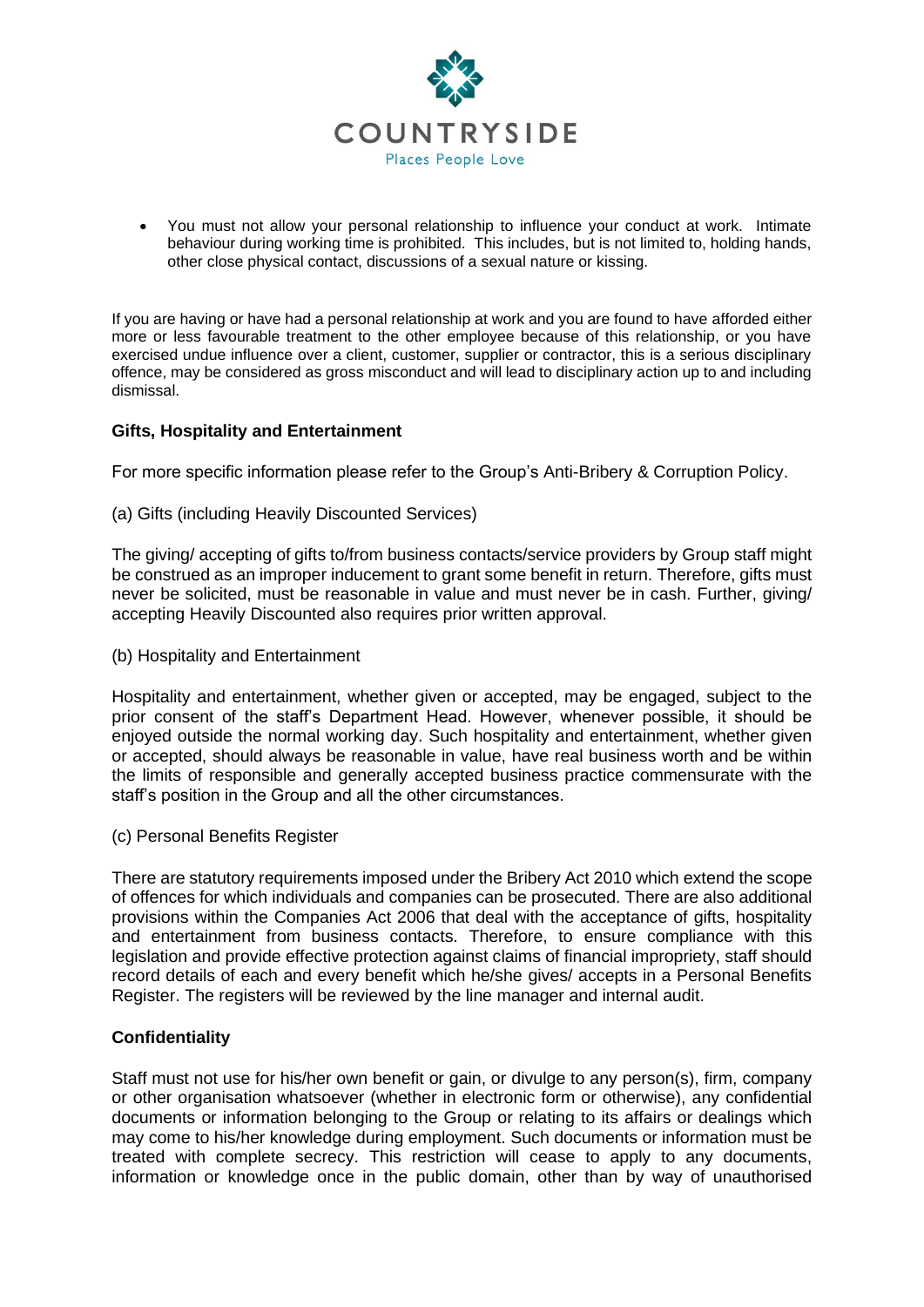

disclosure. Nor will it apply to any documents, information or knowledge required to be disclosed by law.

During service with the Group, or at any time thereafter, staff must not allow any unauthorised person (including colleagues) to have access to any documents or information belonging to the Group.

Please refer to the Group's Information Security Policy for more detail.

## **Competition**

The Group is dedicated to competing fairly and ethically in the marketplace.

## **Equal Opportunity**

The Group aims to recruit and retain the best staff and endeavours to provide employment opportunities on a fair and equitable basis, taking into account the skills and experience required to perform each job. It strives to ensure that neither its policies nor practices disadvantage particular groups or individuals.

The Group neither uses or condones the use of Blacklists which target trade union or similar group activities. However the Group always reserves the right to record any denial of access to its places of work to an individual who is repeatedly found to breach the Group's Health & Safety obligations and/or which could result in compromising that individual's and/or others' safety at work. In such circumstances the individual (and if appropriate his/her employer) will be made aware of the reasons for the decision. All records of denial of access will be held in accordance with the General Data Protection Regulation and Data Protection Act 2018. Discrimination prohibited by law will not be tolerated or condoned.

Please refer to the Group's Equal Opportunities Policy for more detail.

#### **Health, Safety and Environmental**

The Group conducts its activities with due regard for the health, safety and environmental considerations of its staff, contractors, clients, visitors and members of the public.

Please refer to the Environmental Policy, the Health and Safety Policy, the Sustainable Development Policy, and the Procurement Policy for more detail.

#### **Political Donations**

The Group does not make donations to political parties, political organisations or their representatives and its staff are not permitted to do so on its behalf.

#### **Reporting Misconduct**